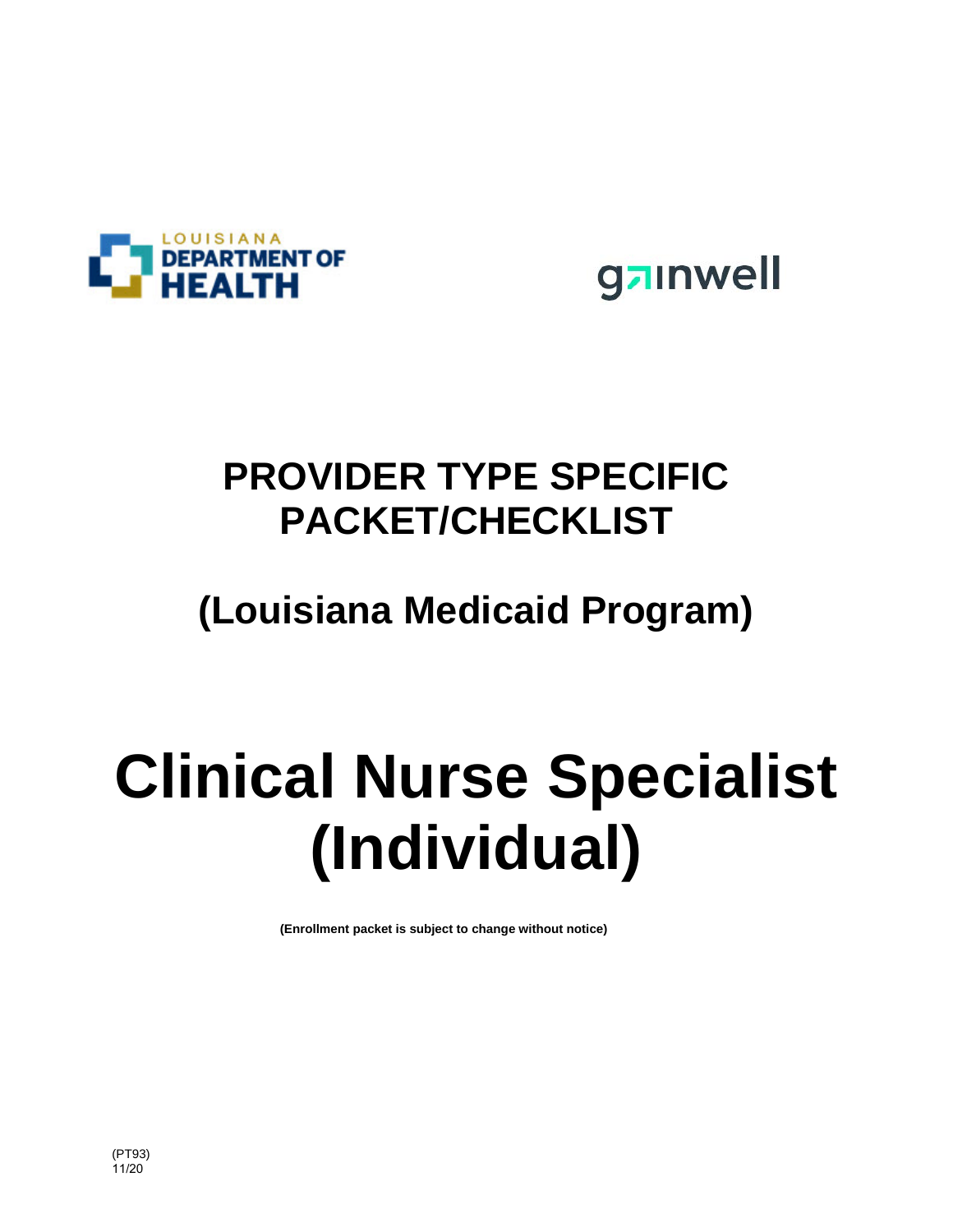### **Clinical Nurse Specialist CHECKLIST OF FORMS TO BE SUBMITTED**

The following checklist shows all documents that must be submitted to the Gainwell Provider Enrollment Unit in order to enroll in the Louisiana Medicaid Program as an Individual Clinical Nurse Specialist provider:

| Completed | <b>Document Name</b>                                                                                                                                                                                                                                                                                                                                                                                                                                                                                       |
|-----------|------------------------------------------------------------------------------------------------------------------------------------------------------------------------------------------------------------------------------------------------------------------------------------------------------------------------------------------------------------------------------------------------------------------------------------------------------------------------------------------------------------|
| *         | 1. Completed Individual Louisiana Medicaid PE-50 Provider Enrollment Form.                                                                                                                                                                                                                                                                                                                                                                                                                                 |
| *         | 2. Completed PE-50 Addendum - Provider Agreement Form (two pages).                                                                                                                                                                                                                                                                                                                                                                                                                                         |
| *         | 3. Completed Medicaid Direct Deposit (EFT) Authorization Agreement Form.                                                                                                                                                                                                                                                                                                                                                                                                                                   |
| *         | 4. Louisiana Medicaid Ownership Disclosure Information Forms for Individual. (Only the Disclosure of Ownership<br>portion of this enrollment packet can be done online by choosing Option 1.)                                                                                                                                                                                                                                                                                                              |
|           | Option 1 (preferred): Provider Ownership Enrollment Web Application. Go to www.lamedicaid.com and click on<br>the Provider Enrollment link on the left sidebar (detailed instructions can be found in the Basic Enrollment Packet).<br>After entering ownership information online, the user is prompted to print the Summary Report; the professional<br>individual must sign and submit page 2 of the Summary Report with any required explanatory documentation and<br>the documents in this checklist. |
|           | -or-<br>Option 2 (not recommended): If you choose not to use the Provider Ownership Enrollment web application, then<br>submit the hardcopy Louisiana Medicaid Ownership Disclosure Information Forms for Individual.                                                                                                                                                                                                                                                                                      |
| *         | (If submitting claims electronically) Completed Provider's Election to Employ Electronic Data Interchange of<br>5.<br>Claims for Processing in the Louisiana Medical Assistance Program (EDI Contract) Form and Power of Attorney<br>Form (if applicable).                                                                                                                                                                                                                                                 |
|           | Copy of voided check or letter from the bank on bank letterhead verifying the account and routing number for the<br>6.<br>account to which you wish to have your funds electronically deposited (deposit slips are not accepted).                                                                                                                                                                                                                                                                          |
|           | Copy of a pre-printed document received from the IRS showing both the employer identification number (EIN)<br>7.<br>and the official name as recorded on IRS records (W-9 forms are not accepted).                                                                                                                                                                                                                                                                                                         |
|           | Copy of current medical license from governing license board of your profession (RN and APRN license). If<br>8.<br>requesting retroactive coverage, a license must be submitted that covers that time period. A temporary permit is<br>only good until the expiration date.                                                                                                                                                                                                                                |
|           | Copy of certification as a Clinical Nurse Specialist by the Louisiana State Board of Nursing. The certification must<br>9.<br>correspond with the specialty identified on the PE-50 (see item 12, below).                                                                                                                                                                                                                                                                                                  |
|           | 10. Verification of prescriptive authority, if applicable.                                                                                                                                                                                                                                                                                                                                                                                                                                                 |
|           | 11. Must have Collaborative Practice Agreement available for review, upon request.                                                                                                                                                                                                                                                                                                                                                                                                                         |
| **        | 12. To report "Specialty" for this provider type on Section A of the PE-50, please refer to the attached Specialty and<br>Sub-specialty Code List.                                                                                                                                                                                                                                                                                                                                                         |

#### **For Group Linkages:**

\*\* | 1. Completed Link/Unlink and Working Relationship Form.

\* These forms are available in the **Basic Enrollment Packet for Individuals**.

\*\* This list is available here.

**PLEASE USE THIS CHECKLIST TO ENSURE THAT ALL REQUIRED ITEMS ARE SUBMITTED WITH YOUR APPLICATION FOR ENROLLMENT. ATTACHED FORMS MUST BE SUBMITTED AS ORIGINALS WITH ORIGINAL SIGNATURES (NO STAMPED SIGNATURES OR INITIALS)** 

> Please submit all required documentation to: **Gainwell Provider Enrollment Unit PO Box 80159 Baton Rouge, LA 70898-0159**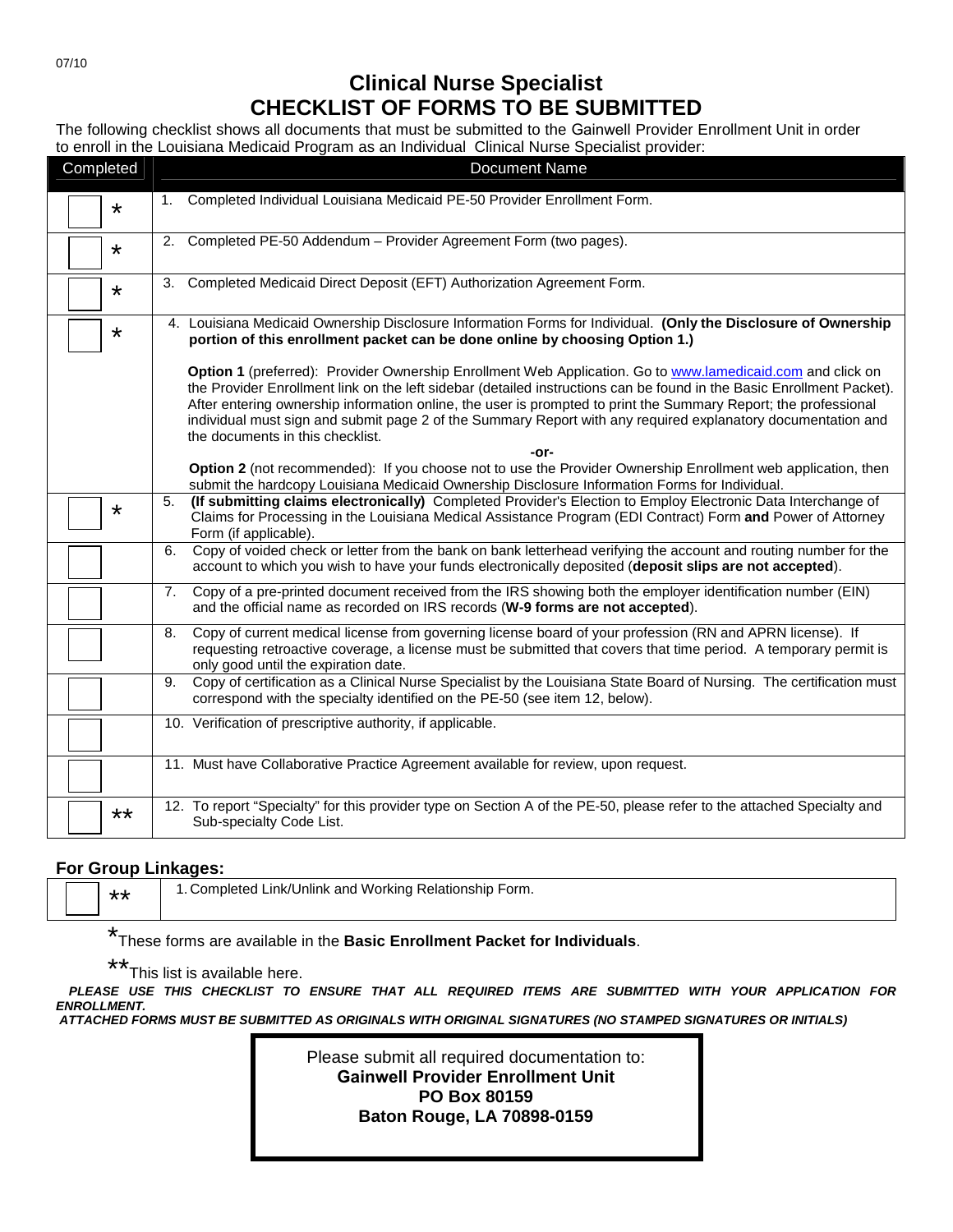## Specialty and Sub-Specialty Code List For Clinical Nurse Specialists

| <b>Specialty Code</b> | <b>Sub-specialty Code</b> | <b>LSBN Specialty Description</b>                             |
|-----------------------|---------------------------|---------------------------------------------------------------|
| 01                    |                           | Home Health Nursing                                           |
| 02                    |                           | <b>Medical Surgical Nursing</b>                               |
| 08                    |                           | <b>Maternal Child Nursing</b>                                 |
| 26                    |                           | Child and Adolescent Psychiatric and Mental Health Nursing or |
|                       |                           | Adult Psychiatric and Mental Health Nursing                   |
| 37                    |                           | <b>Pediatric Nursing</b>                                      |
| 37                    | 1 <sup>C</sup>            | Acute and Critical Care, Neonatal                             |
| 37                    | 1E                        | <b>Acute and Critical Care, Pediatrics</b>                    |
| 41                    | 2G                        | <b>Gerontological Nursing</b>                                 |
| 41                    | 2J                        | Oncology                                                      |
| 44                    |                           | <b>Community Health Nursing</b>                               |